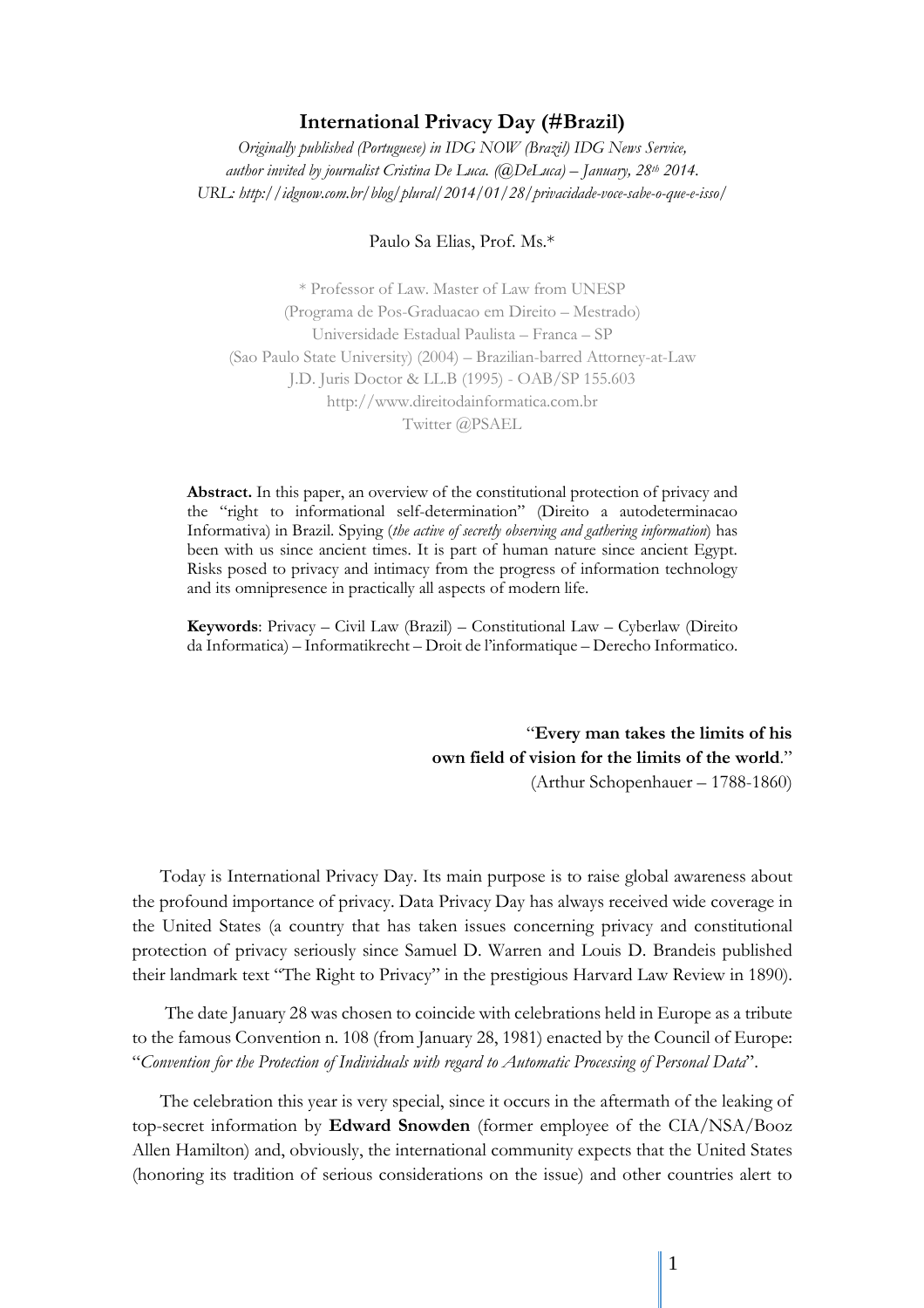these issues (like Brazil and Germany) will take effective, serious and decisive steps against the risks posed to privacy and intimacy from the progress of information technology and its omnipresence in practically all aspects of modern life. Spying (the active of secretly observing and gathering information) has been with us since ancient times. It is part of human nature. There are stories of it in ancient Egypt. With the advances in information technology, we have seen the ingenious and extraordinary work developed by the **National Security Agency (NSA)**. Brazil is surely many years behind in this field.

I'm reminded again of the words of Professor Sergio Mascarenhas of the Physics Institute at the University of Sao Paulo at Sao Carlos: "(...) In Brazil we do not need trained workers. We need thinking, innovative workers. Education alone is not enough. We need cultural change. **Despite being the same age, Brazil and the United States are vastly different. Harvard was founded in 1636. The first Brazilian University was founded in 1934. Practically 300 years later. This is why Brazil is different from the United States. This is why we are a colony; this is why we are technologically colonized. We want a new culture. Not just a culture of carnival and football, which are nice. Brazil is very weak in science, technology and innovation.** If we continue on the path of blah blah blah, football and carnival — we will be at a disadvantage in the globalized world. We must systematically consider the convergence of science and technology. They are inseparable. The 21st century is marked by this convergence. And the basic elements for education are easily understood through the "Sabato Triangle" (Jorge Alberto Sabato)—which says that for a country to progress, to develop, **there must be interaction between companies, government and universities**. The interaction of universities with companies in Brazil is sadly lacking."

And he's 100% right. In the land of the NSA, for example, this relation between company, government and university is extremely well developed. Research is not published just to fill up shelves in libraries. Consider the emblematic example of **Google (\$GOOG**). If we consult the paper that led to the creation of Google: "*The Anatomy of a Large-Scale Hypertextual Web Search Engine / Computer Science Department, Stanford University - USA*" by **Sergey Brin** and **Lawrence Page**, you can see in item 7 "Acknowledgments," the following information inserted by the two young researchers, sons of leading scientists at NASA (Eugenia Brin and Carl Victor Page):

*"(...) Finally we would like to recognize the generous support of our equipment donors IBM, Intel, and Sun and our funders. The research described here was conducted as part of the Stanford Integrated Digital Library Project, supported by the National Science Foundation under Cooperative Agreement IRI-9411306. Funding for this cooperative agreement is also provided by DARPA and NASA, and by Interval Research, and the industrial partners of the Stanford Digital Libraries Project."* 

> (\*) **IRI-9411306-4:** *The following patents were filed by Larry Page and assigned to Stanford University. Both inventions were supported in part by the National Science Foundation grant number IRI-9411306-4. The U.S. Government has certain rights in the inventions.*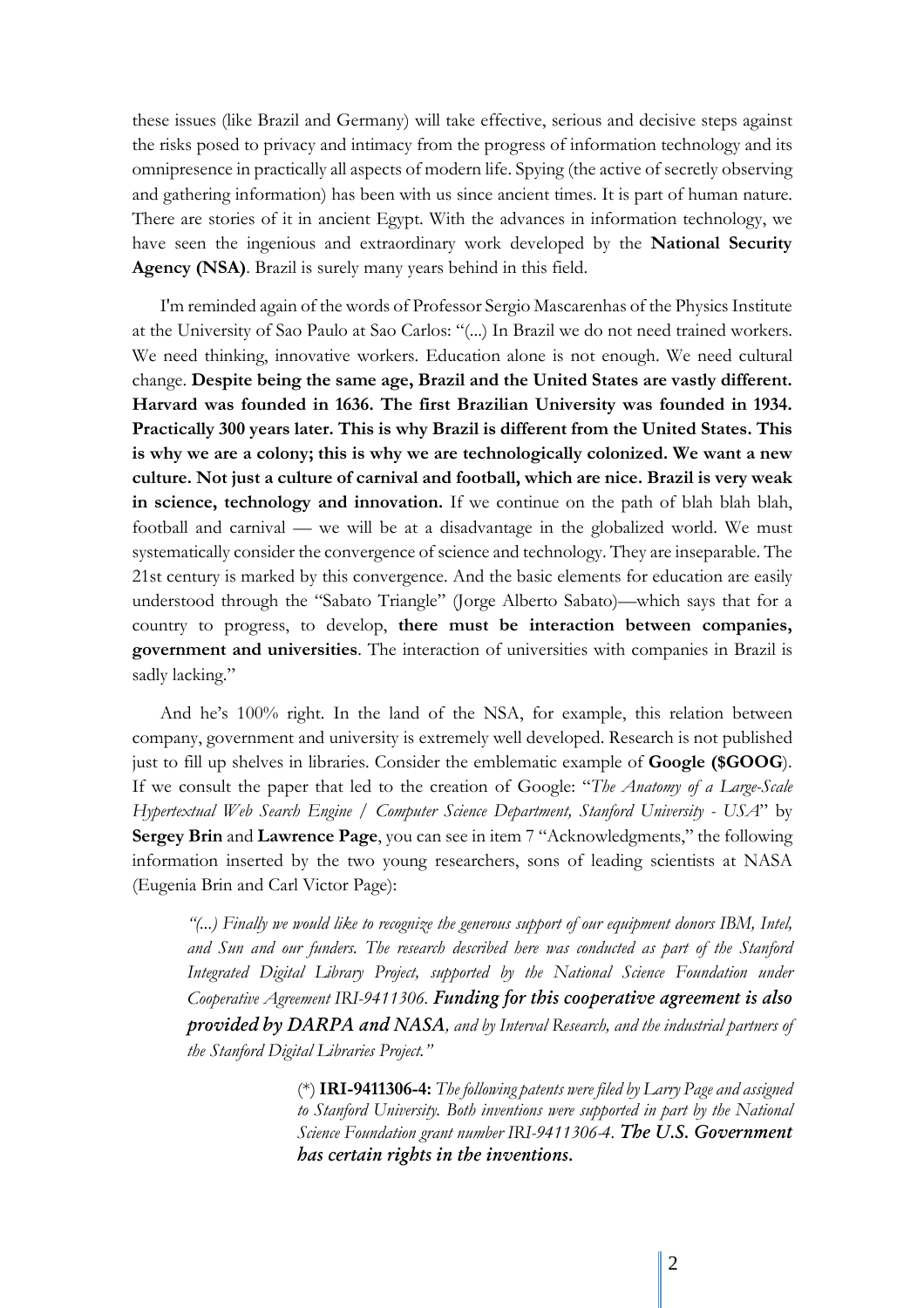Note that there is significant interaction between companies, the government and universities. We need something similar. In Brazil, academia appears to enjoy gazing at its own reflection and attending red carpet events. There, in the United States, practical application is immediate. The university "is hired" by a company (or by the government itself) to develop some real-life project (and they all make money: the university, students and professors). Here in Brazil it's a melodrama. Where have you ever heard of a professor making money? It's a cardinal sin.

Previously I highlighted the fact that we will not be able to protect the "free Internet" (or privacy or intimacy) without firmly and constantly questioning **the association between the Internet (and everything that gravitates around information technology) and military, political and economic power.** The philosopher Jürgen Habermas stressed the importance that public spaces (outside state control) had on the 18th century by providing a venue for criticism and freethinking.

The Internet as a new public space (a new public sphere) has an inestimable importance for society, despite its military origin (ARPANET/ARPA—today DARPA—Defense Advanced Research Projects Agency/Defense Department)—**and the fact that various Silicon Valley companies were financed by the Central Intelligence Agency (CIA), NSA, DARPA and by the US Defense Department**, which still provokes doubt and perplexity in some people.

> **"The world was forever changed when the Defense Department, CIA and the National Security Agency (NSA) acted like today's venture capitalists funding this first wave of entrepreneurship."**

> ~ Prof. Steve Blank. The Secret History of Silicon Valley. 2008 – Stanford University/Computer History Museum)

What's interesting is that the Internet developed in an open format and, precisely for this reason and its ramifications (some unexpected, by the way), it became an essential and fundamental tool for the purposes of freedom of speech and voicing of opinion, as well as for the defense of privacy and intimacy, while being used against these rights at the same time. An interesting paradox. As Werner Karl Heisenberg has already said: "ideas are not responsible for what men do with them"

We need to maintain the Internet, including the other points where information technology and privacy and intimacy intersect, at all costs, outside the absolute (exclusive) control of the state and large economic groups with their powerful algorithms and systems used for surveillance, observation, indoctrination, directing, catechizing, regardless of denomination. It is no longer possible for us to ignore that the hardware in pieces of IT equipment present inside our homes and offices (including vehicles, medical equipment, portable devices, cell phones, military and civilian aircraft, etc.) —("**the Internet of**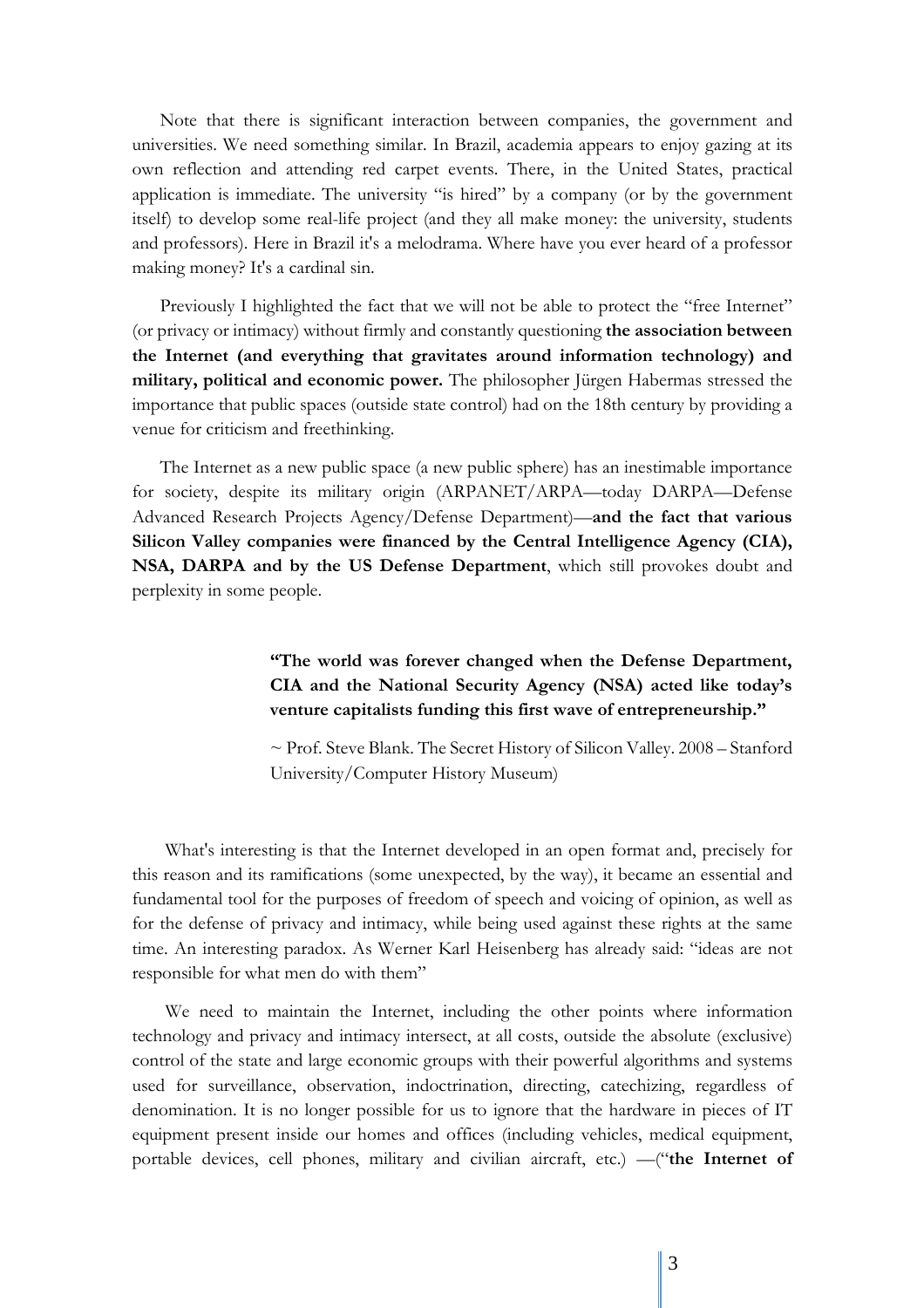**things**")—could be the target of surveillance by the state and large economic groups for a wide variety of reasons, especially commercial and strategic purposes.

> **"(...) How do we draw the line—draw the line between protection of national security, obviously the government's need to obtain intelligence data, and the protection of civil liberties, particularly the sanctity of my home? You've got no right to come into my home!"**

From final scene of the film Enemy of the State (1988)

The expansion of the public sphere, as Habermas would say in other times and I now repeat, offers a valuable opportunity for society to question the authority of the representative culture of the state. There is no doubt that we find ourselves before a powerful and extremely valuable space to exercise this expansion and protection of the interests of citizens with regard to power and surveillance.

Reminiscent of Noam Chomsky, when he called attention to **the incompatibility between rhetorical allegations of the state and the way it actually exercises power**. **States are not moral agents; people are. It is our obligation to fight for privacy, intimacy and freedom, since we have been aware since the start of the previous century (John Dewey) that politics is the shadow cast on society by big business.**  Informatics, telematics and the Internet of things: all of them, without a doubt, form a large, extremely powerful and lucrative business. There are interests on every side: from infrastructure, telecommunications and Internet companies and governments to anything that you can imagine intersecting these marvelous benefits that modern technology has bestowed upon us.

In the field of law, this subject is addressed as the **"Right to informational selfdetermination" which ensures the individual, not only protection from use of his personal information, but also the right to authorize the use and disclosure of information about him.** Information self-determination is not aimed only at protecting intimate information. It protects intimate and non-intimate personal information. This right determines whether information has been manipulated or managed legitimately (prior consent) by people for these purposes, and for appropriate and legal purposes, that is to say, those permitted by law.

The right to privacy (which prohibits the meddling of third parties in one's private affairs) forms the basis of informational/information self-determination—which, in turn, is an even broader fundamental right and stronger in the sense of ensuring—in addition to all those guarantees contained in the right to privacy—the ability to control the movement, publication and storage of personal information. Victor Gabriel Rodriguez (2008) aptly said, "(...) *The right to privacy has aspects of third-generation rights (or even fourth, depending on the author), to*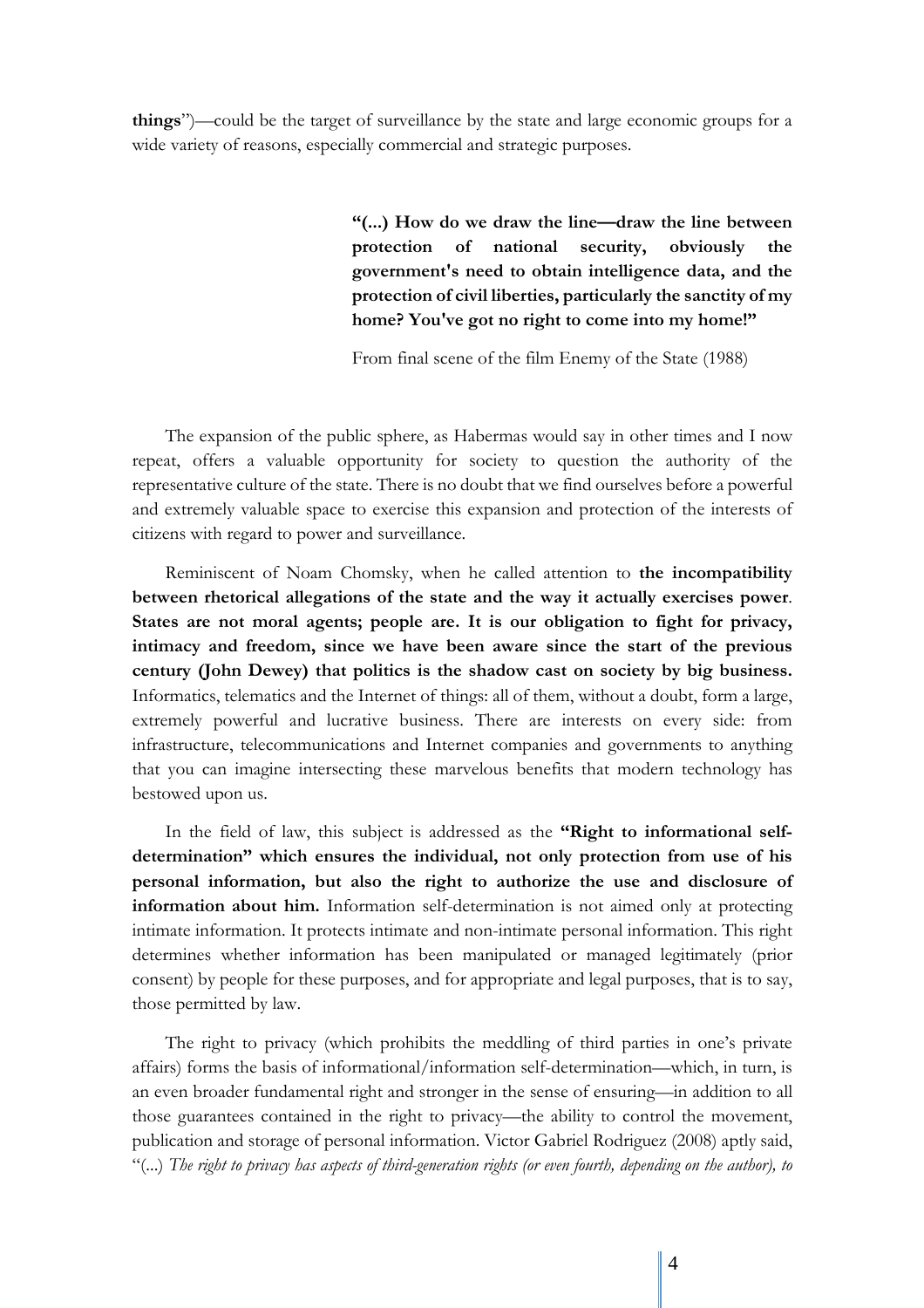*the extent that it is born out of a reaction to technological progress. In this sense, it takes on a diffuse character, aimed at keeping information from being gathered and collated in an undue manner. The right to information self-determination cannot be separated from privacy, since the violation of information self-determination only becomes relevant when it crosses the line of privacy. The right to protect one's personal information from a certain entity is, therefore, an aspect of privacy, and its criminal protection must curb conduct that entails the undue use, storage and collation of personal information*."

Subjectively, Catarina Sarmento Castro (2005) stresses that informational (information) self-determination "*constitutes a right that ensures the respective individual legal positions before the state to defend against abuses regarding the use of his personal information, whether reactively — obliging someone to stop using one's information, or proactively, by taking steps to protect it. In its objective, common, external and horizontal aspects, information self-determination imposes upon the state the adoption of provisions to defend against the aggression of third parties*."

In previous papers I have emphasized that the right to informational (information) selfdetermination was developed significantly through German law (Recht auf Informationelle Selbstbestimmung), especially from a 1983 court ruling. And in the United States, as highlighted by the distinguished professor of the **USP law school at Ribeirao Preto, Sergio Nojiri (1998)**, in reference to the famous text by Warren and Brandeis:

"(...) From this work, the famous American judge Cooley extracted the following maxim: **Right to be alone**. Nevertheless, modern authors tend to define the right to privacy more broadly: "The body of information about an individual that he can decide to maintain under his exclusive control, or communicate, deciding to whom, when, where and under what conditions, without being legally bound to do so." In turn, John H. Shattuck, in an investigation on the meaning of privacy in jurisprudence and in North American legal theory, reduced its reach to four major themes: **1) Freedom from unreasonable search**, freedom and safety from any type of meddling in the private sphere; **2) Privacy of association and belief**, guarantee of respect for personal choices with regard to association and belief; **3) Privacy and autonomy**, protection of freedom of choice, without interference; **4) Information control**, access (and control) by groups and individuals to information about them. Although we may consider this last topic (information control) as being only a part of what is know as right to privacy, we side with those who understand that— in view of the enormous technological development regarding the storage, manipulation and dissemination of personal information — the creation of a new independent "right," already christened the "right to information selfdetermination," a concept derived from the notion of privacy (intimidad, privacy, riservatezza or vie privée, in foreign doctrines), but with which it is not to be confused. If it is true that they have many points in common, it is also true that the right to informational (information) self-determination, in view of rapid technological progress, has its own characteristics that allow it to be differentiated from the right to privacy (which was conceived in an era before information technology). The right to privacy is characterized by protection and support on issues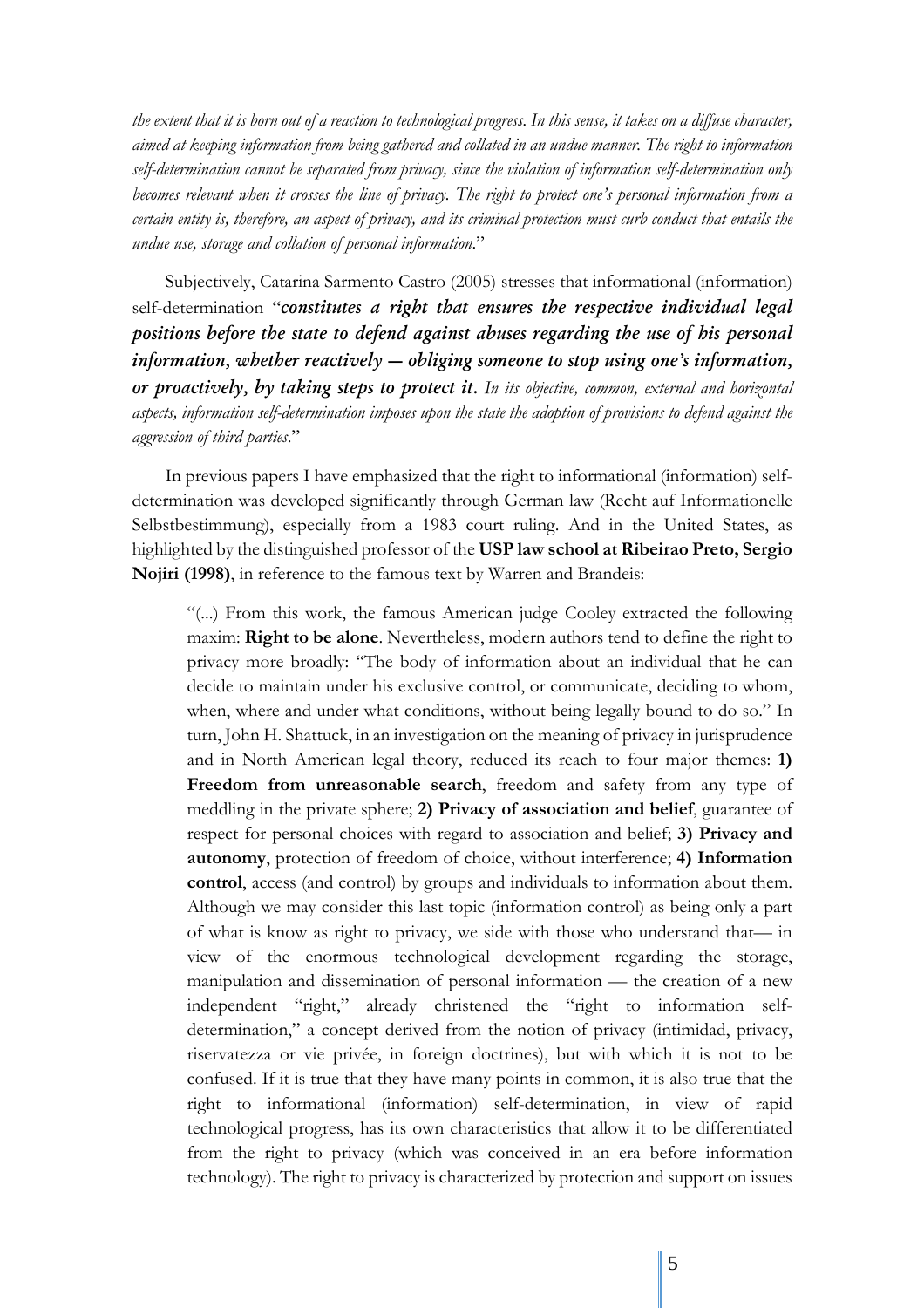that are intimate and reserved by a person (private life), as, for example, the protection against someone opening your mail or invading your home. However, in the right to informational (information) self-determination, the information protected does not have to necessarily be intimate. (...) This new right, however, is aimed at preserving intimate and non-intimate personal information. There are enough reasons to justify the systematic division of the right to privacy and the right to information self-determination. (...) Currently, in various corners of the world, legislative progress on the subject, aimed at fair regulation of the processes of obtaining, storing and disseminating information that information technology currently provides."

Unlike other countries, where there is specific legislation, the protection for information self-determination in Brazil is achieved indirectly by means of interpretations of a series of regulations.

> **"What is at issue here is evaluating the danger of what might happen to our humanity in the present half-century, and distinguishing between what we want to keep and what we are ready to lose, between what we can welcome as legitimate human development and what we should reject with our last ounce of strength as dehumanization.** I cannot think that choices of this kind are unimportant. Modern technology has become a total phenomenon for civilization, the defining force of a new social order in which efficiency is no longer an option but a necessity imposed on all human activity."

> > (Jacques Ellul)

Finally, when we speak of modernity and privacy, it is always important to remember that information technology is not offering an intelligent reduction of work. Though it should. We need to remain alert and act.

It was Bertrand Russell (1872-1970) who reminded us that history is full of examples of people working hard their entire lives, permitted only enough to support themselves and their families — while the surplus of their labor has always been appropriated by idle ruling classes. It has been that way for a long time, especially here in Brazil: idle rulers on one side and common people and employees on the other. The laboring classes do not live, they survive. It so happens that one of the benefits of modernity (especially after the advent of informatics and telematics) was the ability to denounce this situation to a much larger number of enlightened people — or in other words, that it is possible to live — and not just survive. **Russel said that "moving matter about is emphatically not one of the ends of human life."** — **work cannot occupy all hours of waking life, under the threat of not living**